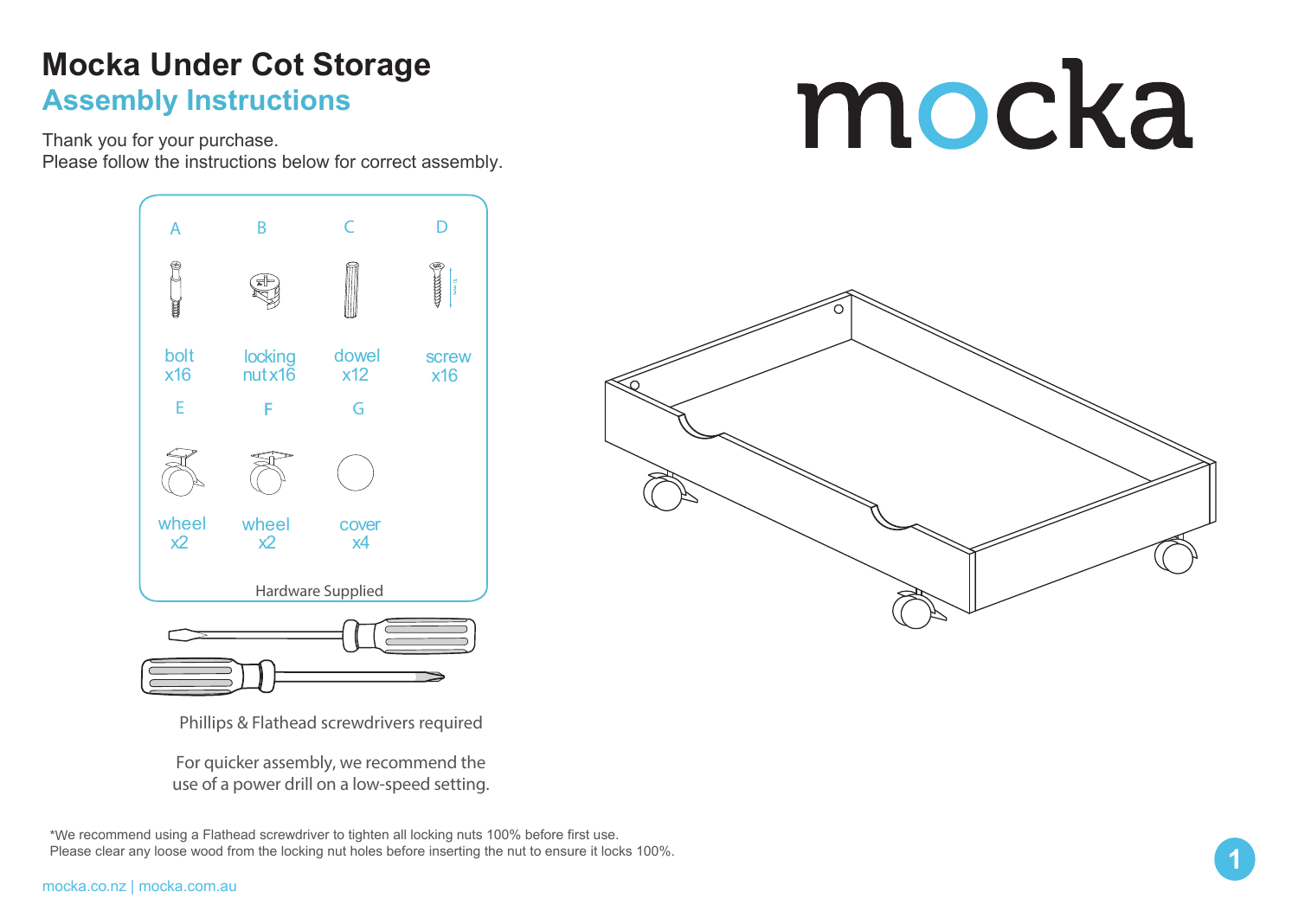### **Mocka Under Cot Storage Assembly Instructions**

## mocka



Attach the two side panels [2] to the base panel [1] with 6x bolts (A), 4x dowels (C) and secure with 6x locking nuts (B). Tighten with a screwdriver.

Attach the front panel [4] and back panel [3] with 10x bolts (A), 8x dowels (C) and secure with 10 x locking nuts (B). Tighten with a screwdriver. Cover Locking nuts (B) with 4 x covers (G).